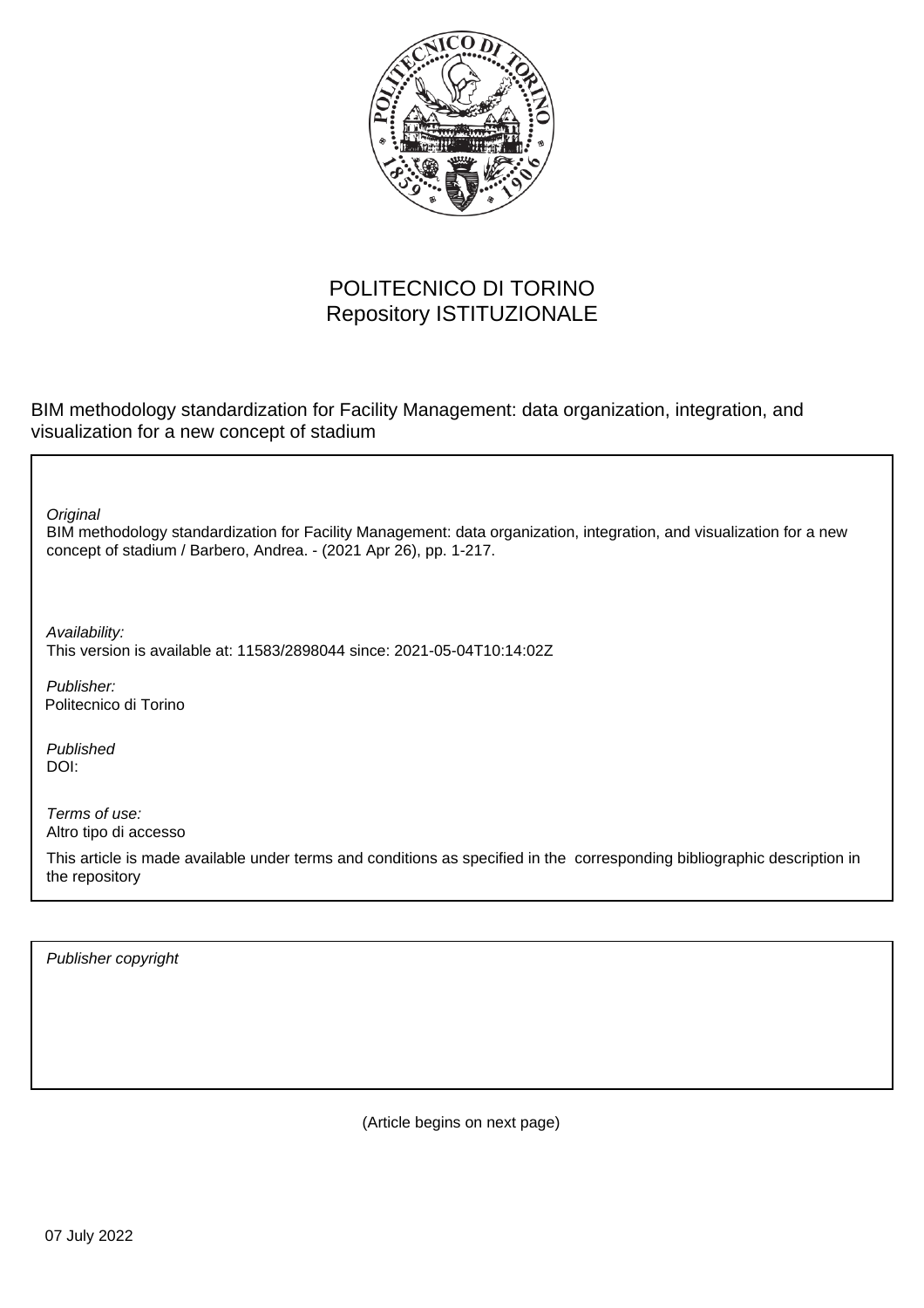## **Summary**

Nowadays, the increasing complexity of buildings highlights the need for the Architecture, Engineering, Construction and Operations (AECO) sector to manage a large amount of data. In this scenario, the process of building digitalisation offers the opportunity to create virtual databases able to collect data from different disciplines and domains in a useful way for the building lifecycle. For this reason, Building Information Modelling (BIM) represents the innovative methodology capable of optimising the entire building process. Its application has been studied and documented in the design-to-construction phase, but it is important to underline its importance also in the Facility Management (FM) sector. Thanks to the creation of an integrated database, able to dialogue with Integrated Workplace Management System (IWMS) platforms and to manage a large amount of data, the adoption of this innovative method could overcome the existing gap in the building process between the implementation and management phases. Currently, the main challenges in the FM sector derive from the application of a traditional method based on a fragmented database characterized by a great data loss, while the main issues in the adoption of BIM methodology are mainly procedural and not technical, due to a lack of standardization.

Based on these considerations, the research thesis aims to analyse the definition of a BIM methodology standardization for FM based on the identification of a series of operating protocols which enrich the BIM procurement documentation through the development of proper guidelines. The results achieved may contribute to the creation of an operational background, composed of examples able to overcome the actual lack of standardization, making the proposed method more effective and highlighting its potential.

In order to investigate the proposed standardization, the definition of the BIM model uses connected to the FM field becomes essential. For the research case study, represented by the Allianz Stadium, the defined model uses are: the implementation of an As-is Model for FM, the Integration with an IWMS platform and the possible future implementation of FM system over Virtual and Augmented Reality (VAR). These could be reached through the operational declination of the corresponding objectives of Data Organization, Data Integration and Data Visualization.